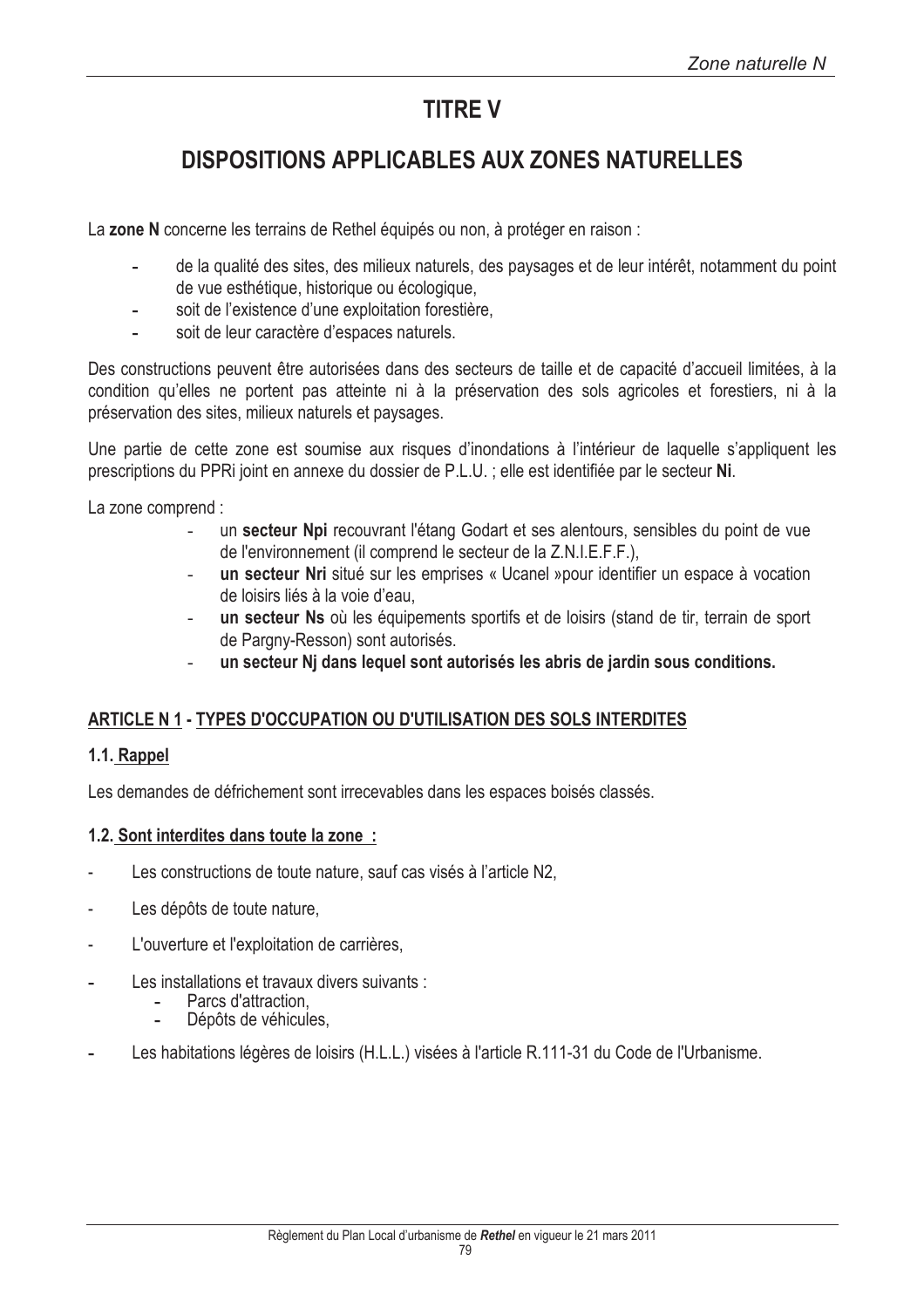# ARTICLE N 2 - OCCUPATION OU UTILISATION DES SOLS SOUMISES A CONDITIONS PARTICULIERES

#### 2.1. Rappels :

- 1. Conformément à l'article R.421-12 du code de l'urbanisme, les clôtures sur rue, les clôtures situées dans le périmètre de protection des monuments historiques (Servitudes AC1 et AC2), ainsi que les clôtures de plus de 2 mètres de hauteur sont soumises à autorisation d'urbanisme. Elles devront faire l'obiet d'une déclaration préalable conformément à la délibération du Conseil Municipal du 3 mai  $2010$
- 2. Les murs sont dispensés de toute formalité au titre du code de l'urbanisme, dès lors que leur hauteur au-dessus du sol est inférieure à deux mètres, sauf s'ils constituent des clôtures régies par l'article R.421-12 du code de l'urbanisme. Leur édification est alors soumise à déclaration préalable (article R.421-2 du code de l'urbanisme).
- 3. Dans une bande de 250 mètres de part et d'autre de l'A.34, de la R.N.2051, de la R.N.51, de 100 mètres de part et d'autre de la R.N.51 en entrée de Rethel et de 30 mètres de part et d'autre de la R.D.946 : les constructions pourront être soumises à des normes d'isolation acoustique, conformément aux dispositions des arrêtés préfectoraux n°2000/455 du 26 septembre 2000 et n°99/219 du 5 Mai 1999. relatifs aux infrastructures de transports terrestres.
- 4. Les coupes et abattages sont soumis à autorisation dans les espaces boisés classés
- 5. Conformément à l'article L.123-1-14° du Code de l'Urbanisme, l'utilisation des énergies renouvelables pour l'approvisionnement énergétique des constructions neuves est recommandée, en fonction des caractéristiques de ces constructions, sous réserve de la protection des sites et des paysages.

#### 2.2. Nonobstant les dispositions de l'article N 1, sont autorisées sous conditions :

- le confortement, les modifications et les extensions limitées des bâtiments existants sans changements de vocation.
- les constructions liées à l'économie forestière ou à la chasse,
- les extensions limitées et modifications des bâtiments existants sans changement de vocation.
- la reconstruction des bâtiments après sinistre affectés à la même destination,
- Les équipements publics et les équipements et ouvrages nécessaires au fonctionnement du service public et aux services d'intérêts collectifs et l'implantation de canalisations de transport de gaz.
- Les exhaussements et affouillements des sols à condition qu'ils soient nécessaires à la réalisation des types d'occupation du sol autorisés et/ou qu'ils soient justifiés par la nature du sol ou la topographie des lieux.
- Dans le secteur Ns, les constructions nécessaires au fonctionnement du stand de tir.
- Dans le secteur Ni, les constructions et opérations autorisées seront limitées à celles admises par le P.P.Ri.
- Dans le secteur Ni, les abris de jardins s'ils sont liés à des habitations existantes et d'une surface inférieure ou égale à 20 m<sup>2</sup>.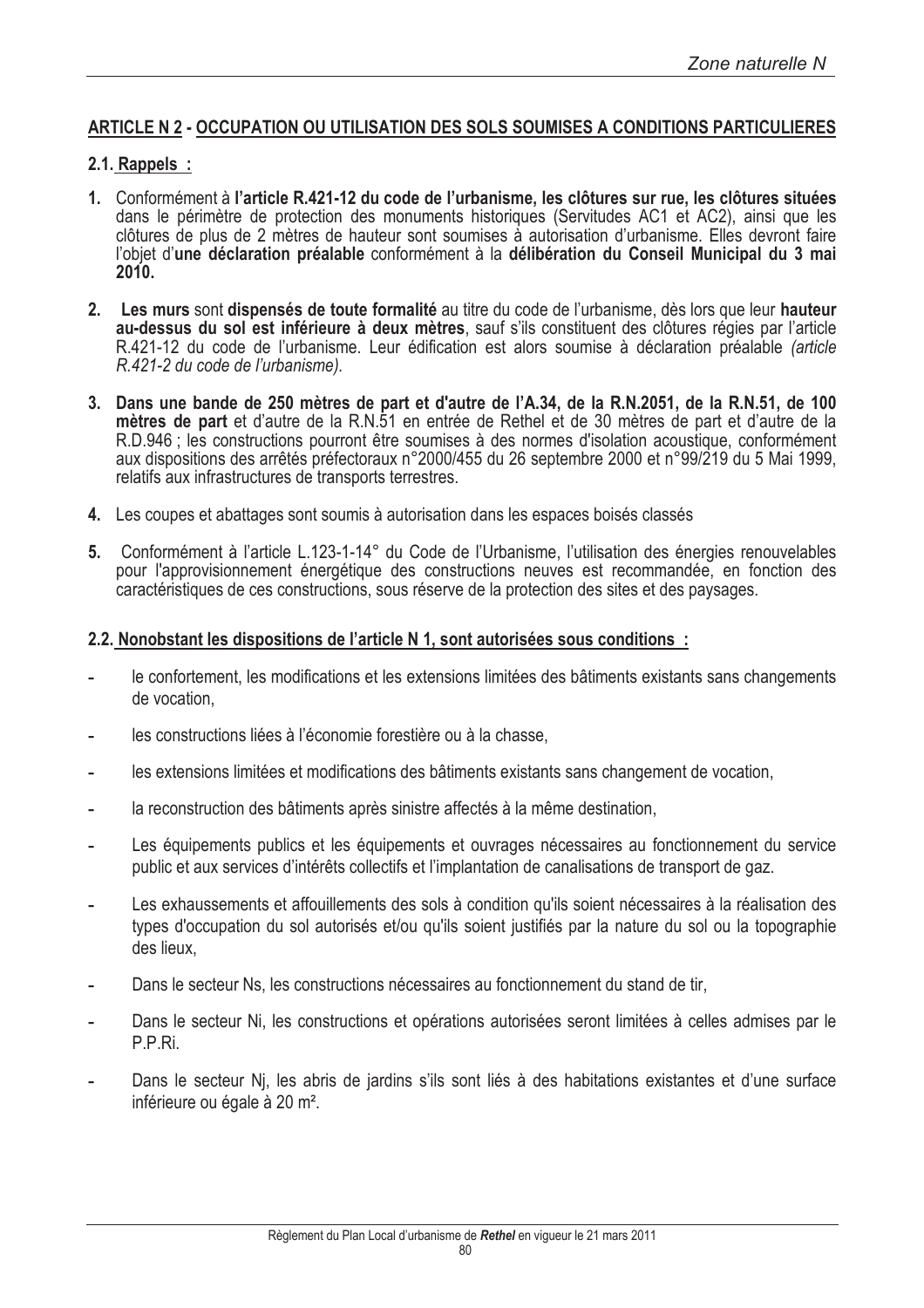# **ARTICLE N 3 - VOIRIE ET ACCES**

- Pour recevoir les constructions, ou permettre les extensions et modifications, ou installations non interdites par les articles précédents, un terrain doit avoir accès à une voie publique ou une voie privée ouverte au public soit directement, soit par l'intermédiaire d'un passage aménagé sur fonds voisins ou éventuellement obtenu par application de l'article 682 du Code Civil.
- Toute opération doit prendre le minimum d'accès sur les voies publiques.
- L'aménagement des accès et de leurs débouchés sur la voie de desserte doit être tel qu'il soit adapté au mode d'occupation des sols envisagé, et qu'il ne nuise pas à la sécurité et à la fluidité de la circulation.

# **ARTICLE N 4 - DESSERTE PAR LES RESEAUX**

# 4.1. Généralités

Les dispositions légales applicables dans la commune aux participations éventuelles à la construction des réseaux sont rappelées par l'article 2 du titre 1er (dispositions générales) du présent règlement.

# **4.2. Dispositions techniques**

# 4.2.1. Alimentation en eau potable

- Eau potable : Le raccordement sur le réseau public de distribution d'eau potable s'il existe est obligatoire pour toute opération nouvelle qui requiert une alimentation en eau. Il doit être exécuté conformément aux normes techniques en viqueur.
- **Eau à usage non domestique** : Les captages, forages ou prises d'eau autonomes sont soumis à l'accord préalable des autorités compétentes.

#### 4.2.2.- Assainissement

#### Eaux usées domestiques (eaux vannes et ménagères) :

Le long des voies desservies par le réseau public de collecte des eaux usées aboutissant à une station d'épuration, le raccordement est obligatoire pour toute opération nouvelle susceptible de produire des eaux usées.

En l'absence d'un tel réseau ou dans l'impossibilité technique de s'y raccorder :

- l'assainissement individuel est obligatoire et soumis à une étude de faisabilité préalable.
- les dispositions adoptées devront être conformes à l'arrêté du 6 mai 1996, fixant les principes techniques applicables aux systèmes d'assainissement non collectifs.
- le raccordement ultérieur au réseau collectif d'assainissement est obligatoire lorsqu'il sera réalisé.
- la commune doit s'assurer de la conformité réglementaire de l'installation.

#### Eaux résiduaires industrielles :

Leur rejet dans le réseau public ou le milieu naturel est soumis aux dispositions législatives et réglementaires en viqueur.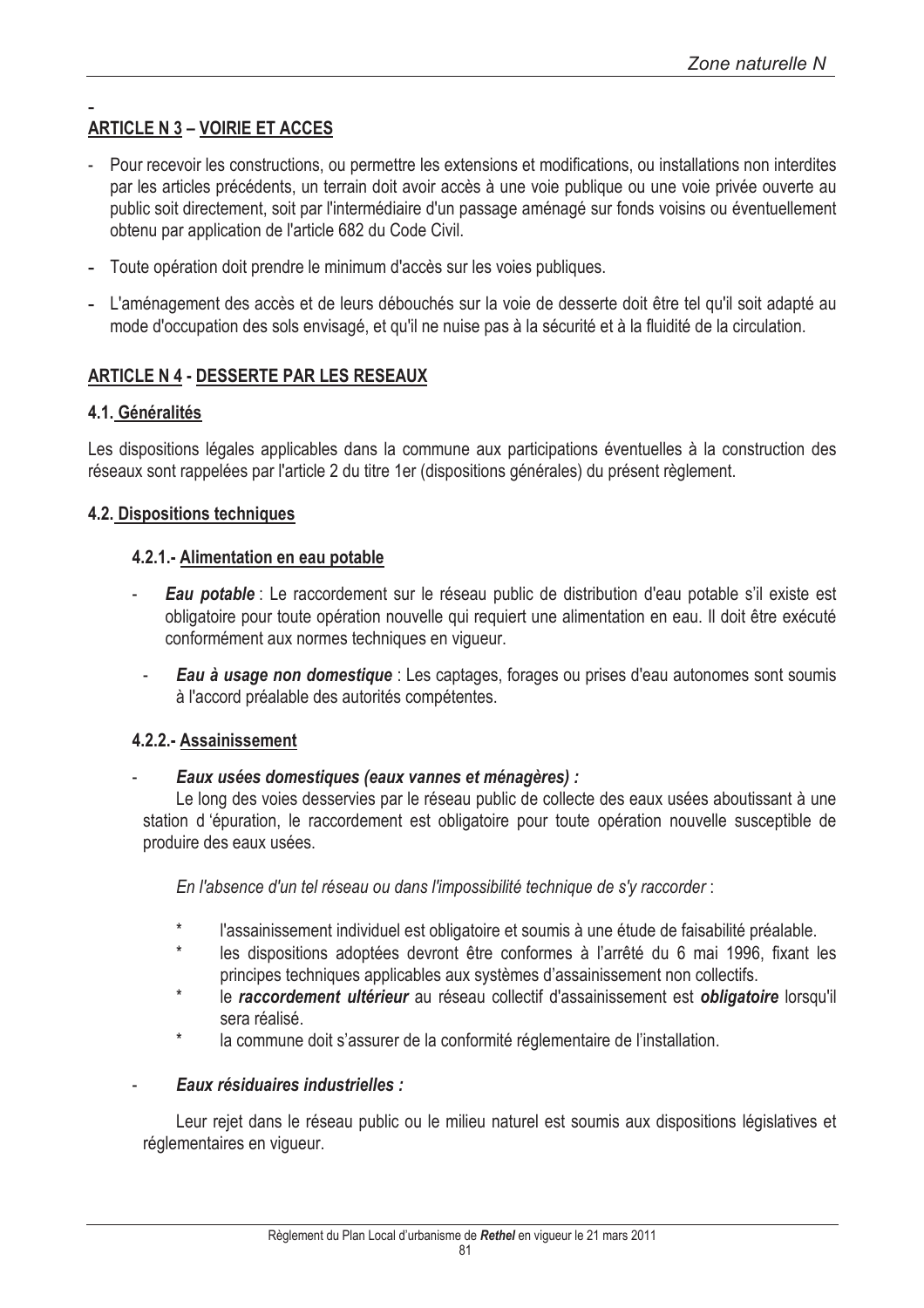#### Eaux pluviales :

Les aménagements réalisés sur un terrain ne doivent pas faire obstacle au libre écoulement des eaux pluviales des fonds supérieurs ni aggraver la servitude d'écoulement des eaux pluviales des maisons, cours, jardins, parcs et enclos attenants aux constructions constituant les fonds inférieurs.

Les eaux pluviales s'écoulant sur les voies publiques seront collectées par canalisations, gargouilles ou caniveaux, selon l'exutoire et les dispositions arrêtées par la commune ou par les services techniques la conseillant.

#### 4.2.3. - Electricité et téléphone

L'enfouissement des réseaux ou leur dissimulation sera demandée.

Tout transformateur, ou appareil d'éclairage public, nouveau ou remis à neuf, sera aménagé de manière à ne pas nuire et à contribuer à la mise en valeur du paysage.

# **ARTICLE N 5 - CARACTERISTIQUES DES TERRAINS**

Dès lors qu'un dispositif d'assainissement non collectif est nécessaire, un terrain ne peut recevoir une construction que si sa superficie minimale est conforme aux conclusions de l'étude de sol préalable.

#### ARTICLE N 6 - IMPLANTATION DES CONSTRUCTIONS PAR RAPPORT AUX VOIES ET EMPRISES **PUBLIQUES**

6.1. Aucune construction ne peut être édifiée à moins de 5 m de l'alignement des voies de largeur supérieure à 10 m et à moins de 10 m de l'axe des autres voies.

6.2. En bordure de la déviation de la RN 51 (A.34) les constructions devront observer un recul minimum de 50 m par rapport à l'axe de la première chaussée pour les habitations, et de 40 m minimum pour les autres constructions.

6.3. Des implantations autres que celles prévues ci-dessus sont possibles :

- a) pour les installations de contrôle des accès et les équipements techniques publics (transformateurs électriques par exemple),
- pour les ouvrages et installations techniques nécessaires aux équipements d'infrastructure, au b) fonctionnement du service public, aux équipements publics et aux services d'intérêts collectifs,
- pour assurer et maintenir un front bâti cohérent avec les constructions immédiates. C)
- lorsque le projet de construction ou de réhabilitation s'inscrit dans une démarche de Haute d) Qualité Environnementale (H.Q.E.) et de développement durable, sous réserve de la protection des sites et des paysages.

# ARTICLE N 7 - IMPLANTATION DES CONSTRUCTIONS PAR RAPPORT AUX LIMITES SEPARATIVES

7.1. La distance comptée horizontalement de tout point d'une construction au point le plus proche de la limite parcellaire, ne doit pas être inférieure à 5 mètres.

#### 7.2. Toutefois, des implantations joignant la limite séparative sont possibles :

a) pour les installations de contrôle des accès et les équipements techniques publics (transformateurs électriques par exemple).